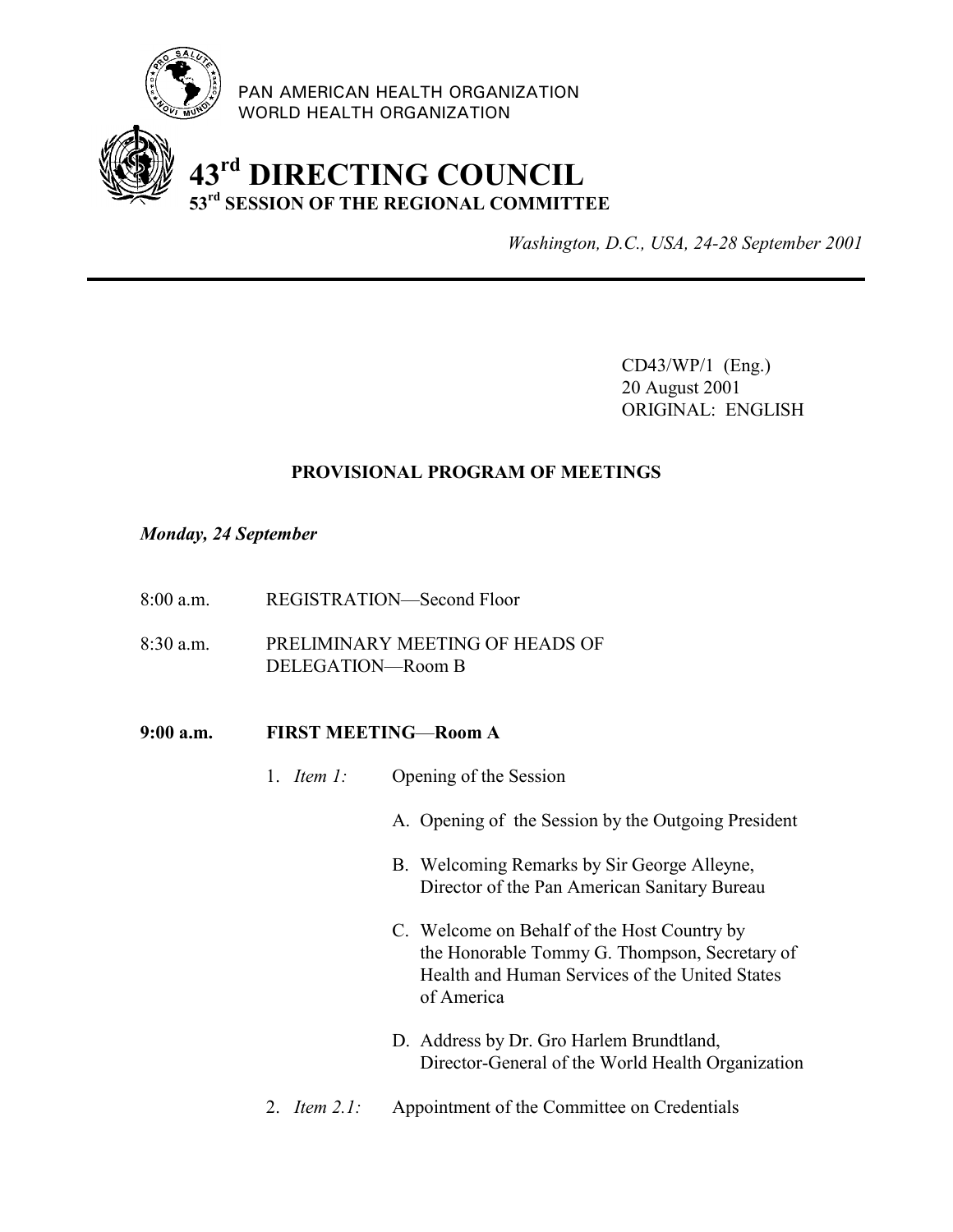CD43/WP/1 (Eng.) Page 2

## **FIRST MEETING** (*cont*.)

| $10:00$ a.m. | First Meeting of the Committee on Credentials—Office No. 207                                                                  |                                                                                                      |  |
|--------------|-------------------------------------------------------------------------------------------------------------------------------|------------------------------------------------------------------------------------------------------|--|
|              | 3. <i>Item <math>2.1</math>:</i>                                                                                              | First report of the Committee on Credentials                                                         |  |
|              | 4. <i>Item 2.2:</i>                                                                                                           | Election of the President, Two Vice Presidents and the<br>Rapporteur                                 |  |
|              | 5. <i>Item 2.3:</i>                                                                                                           | Establishment of a Working Party to Study the<br>Application of Article 6.B of the PAHO Constitution |  |
|              | 6. <i>Item 2.4:</i>                                                                                                           | Establishment of the General Committee                                                               |  |
|              | 7. <i>Item <math>2.5</math>:</i>                                                                                              | Adoption of the Agenda                                                                               |  |
|              | 8. <i>Item 3.2:</i>                                                                                                           | Annual Report of the Director of the Pan American<br>Sanitary Bureau                                 |  |
| $12:30$ p.m. | First Meeting of the General Committee—Room B                                                                                 |                                                                                                      |  |
| $12:30$ p.m. | Meeting of the Working Party to Study the Application of Article 6.B<br>of the PAHO Constitution— Office No. 1005, 10th floor |                                                                                                      |  |
| $2:30$ p.m.  | <b>SECOND MEETING-Room A</b>                                                                                                  |                                                                                                      |  |

- 1. First Report of the General Committee
- 2. *Item 3.2:* Annual Report of the Director of the Pan American Sanitary Bureau, (*continued*)
- 3. *Item 3.1:* Annual Report of the President of the Executive Committee
- 4. *Item 4.3:* Vaccines and Immunization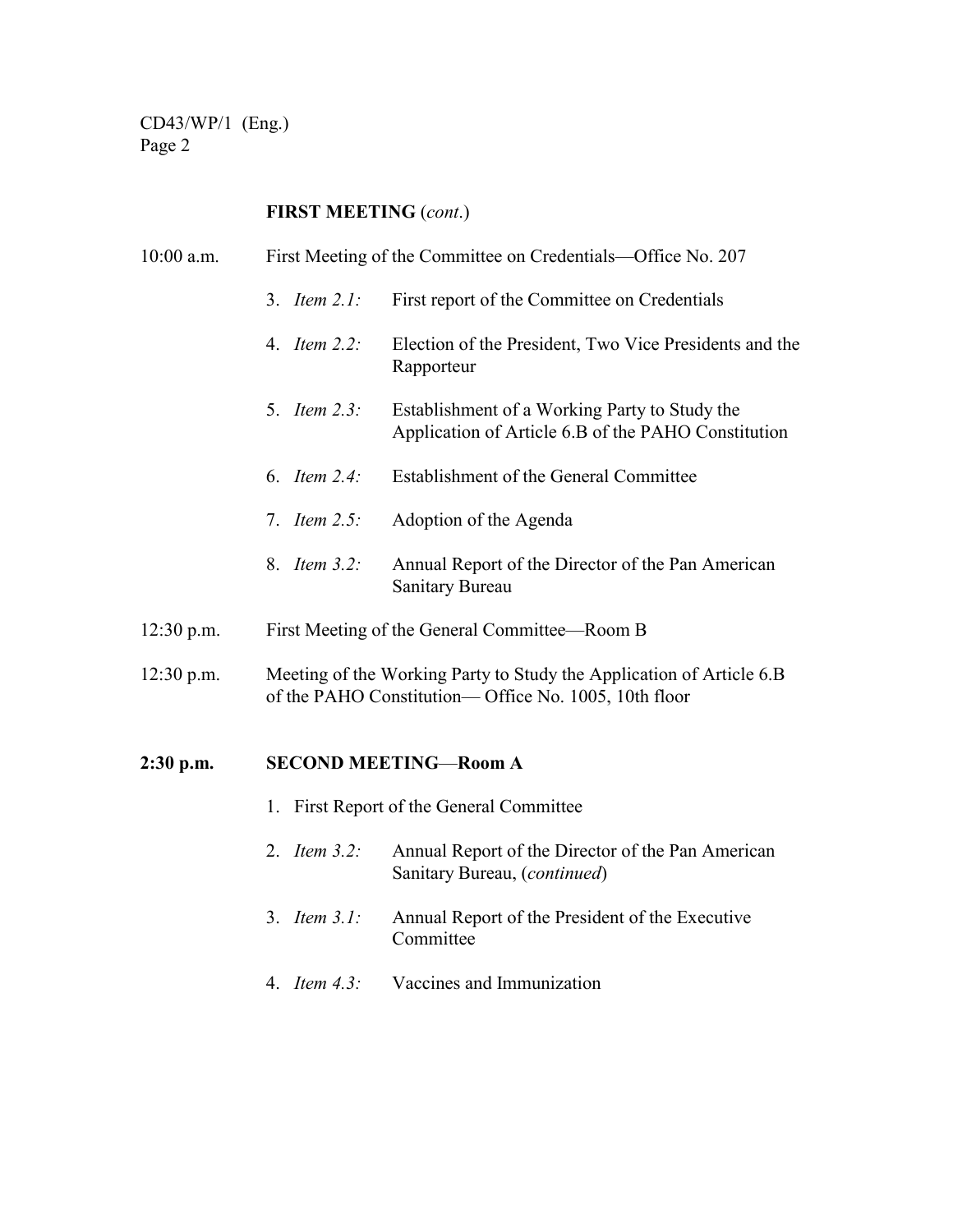#### *Tuesday, 25 September*

## **9:00 a.m. THIRD MEETING**—**Room A**

- 1. *Item 3.3:* Election of Three Member States to the Executive Committee on the Expiration of the Periods of Office of Cuba, Nicaragua, and the United States of America
- 2. *Item 6.1:* Selection of One Member State from the Region of the Americas Entitled to Designate a Person to Serve on the Joint Coordinating Board of the UNDP/World Bank/ WHO Special Program for Research and Training in Tropical Diseases (TDR), on the Expiration of the Period of Office of Bolivia
- 3. *Item 6.2:* Selection of One Member State Entitled to Designate a Representative to the International Coordination Council of the Pan American Institute for Food Protection and Zoonoses (INPPAZ) on the Expiration of the Period of Office of Panama
- 4. *Item 3.4:* Process for the Election of the Director of the Pan American Sanitary Bureau
- 5. *Item 4.14:* Health Systems Performance Assessment

#### **2:30 p.m. FOURTH MEETING**—**Room A**

- 1. Presentation by Mr. Enrique V. Iglesias, President, IDB "Health and Social Development at the Dawn of the 21<sup>st</sup> Century: the Perspective of the Inter-American Development Bank"
- 2. *Item 4.2:* Acquired Immunodeficiency Syndrome (AIDS) in the Americas
- 3. *Item 4.8:* Dengue Prevention and Control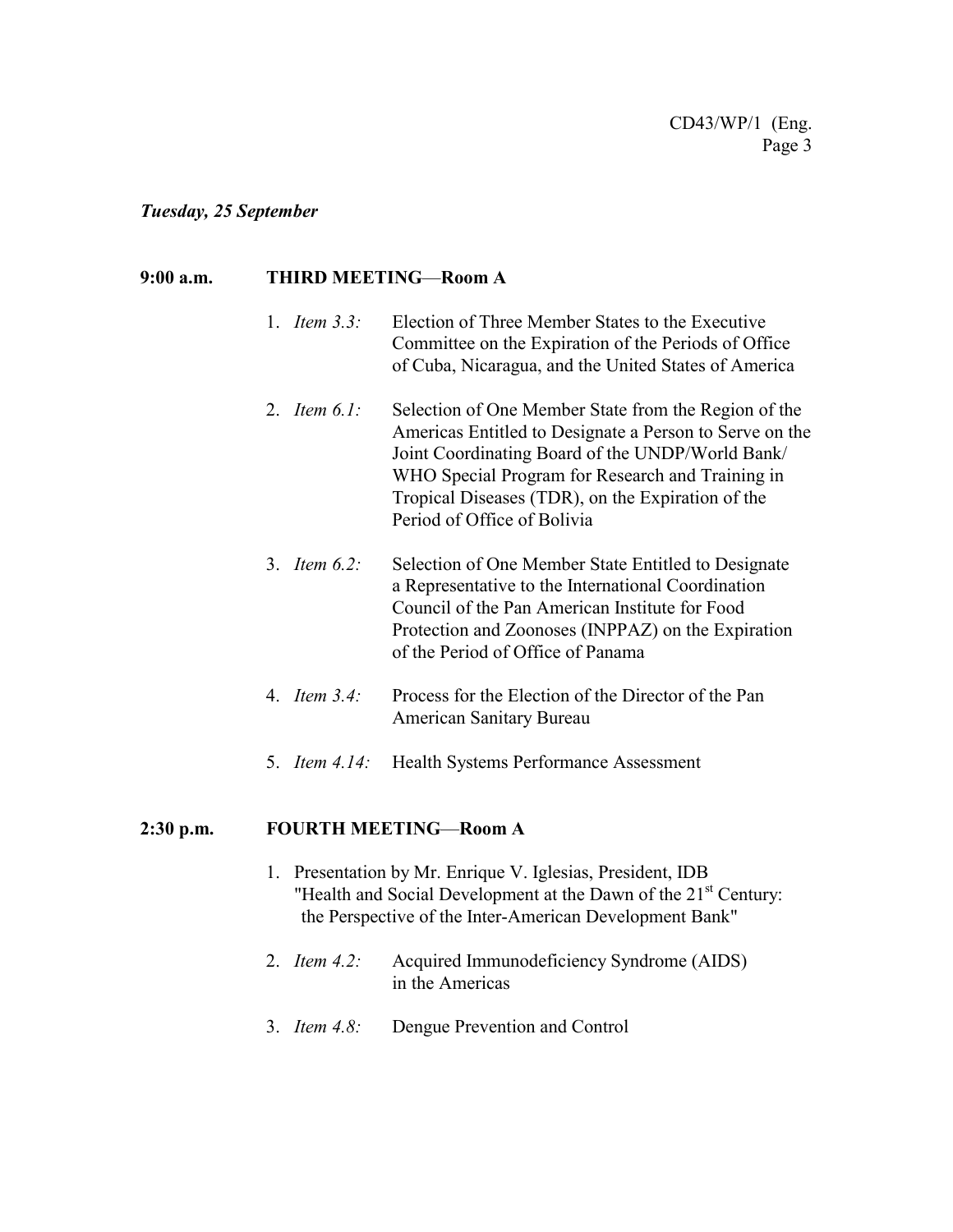CD43/WP/1 (Eng.) Page 4

## *Wednesday, 26 September*

| 9:00 a.m.    | <b>FIFTH MEETING-Room A</b>                    |                                                                                                                                     |  |
|--------------|------------------------------------------------|-------------------------------------------------------------------------------------------------------------------------------------|--|
|              | 1. <i>Item</i> $5.1$ :                         | Report on the Collection of Quota Contributions                                                                                     |  |
|              | 2. Item $4.1$ :                                | Proposed Program Budget for the Pan American Health<br>Organization for the Financial Period 2002-2003                              |  |
| $12:30$ p.m. | Second Meeting of the General Committee—Room B |                                                                                                                                     |  |
| 2:30 p.m.    | <b>SIXTH MEETING-Room A</b>                    |                                                                                                                                     |  |
|              | 1. <i>Item 4.17</i>                            | WHO Proposal for Revising the WHO Model List of<br>Essential Drugs: Discussion of the Process for<br><b>Involving Member States</b> |  |
|              | 2. <i>Item 4.4:</i>                            | Report on the XII Inter-American Meeting, at the<br>Ministerial Level, on Health and Agriculture                                    |  |
|              | 3. <i>Item 4.5:</i>                            | Development and Strengthening of Human Resources<br>Management in the Health Sector                                                 |  |
|              | 4. <i>Item 4.6:</i>                            | Health, Drinking Water, and Sanitation in Sustainable<br>Human Development                                                          |  |

## *Thursday, 27 September*

8:30 a.m. PRIVATE MEETING OF THE HEADS OF DELEGATION—Room B

## **9:00 a.m. SEVENTH MEETING**—**Room A**

- 1. Consideration of Proposed Resolutions Pending Adoption
- 2. *Item 4.7:* International Health Regulations
- 3. *Item 4.9:* Framework Convention on Tobacco Control
- 4. *Item 4.10:* Health Promotion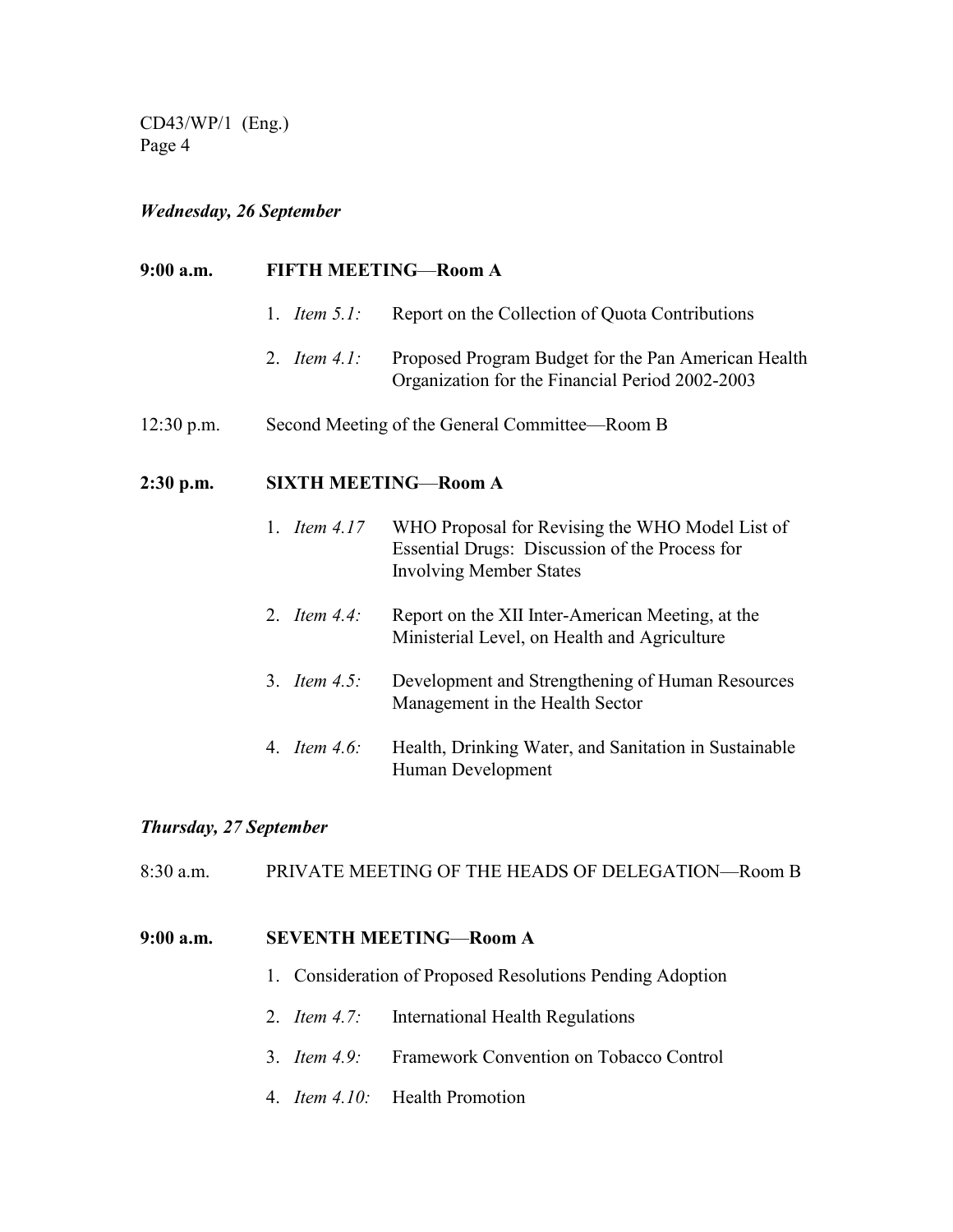| $2:30$ p.m. | <b>EIGHTH MEETING-Room A</b> |                                                                                     |  |
|-------------|------------------------------|-------------------------------------------------------------------------------------|--|
|             |                              | 1. <i>Item 4.11</i> : Mental Health                                                 |  |
|             |                              | 2. <i>Item 4.12</i> : Report of the Summit of the Americas                          |  |
|             | 3. <i>Item 4.13:</i>         | Strategic Plan for the Pan American Health<br>Organization for the Period 2003-2007 |  |
| $4:30$ p.m. |                              | 4. <i>Item 7.1</i> : PAHO Award for Administration, 2001                            |  |
|             | 5 <i>Item</i> $7.2$          | Abraham Horwitz Award for Inter-American Health,<br>2001                            |  |

## *Friday, 28 September*

# **9:00 a.m. NINTH MEETING**—**Room A** 1. Consideration of Proposed Resolutions Pending Adoption 2. *Item 4.15:* Preparations for the Centennial of the Pan American Health Organization 3. *Item 4.16:* Report of the Advisory Committee on Health Research 4. *Item 5.2:* Interim Financial Report of the Director for 2000